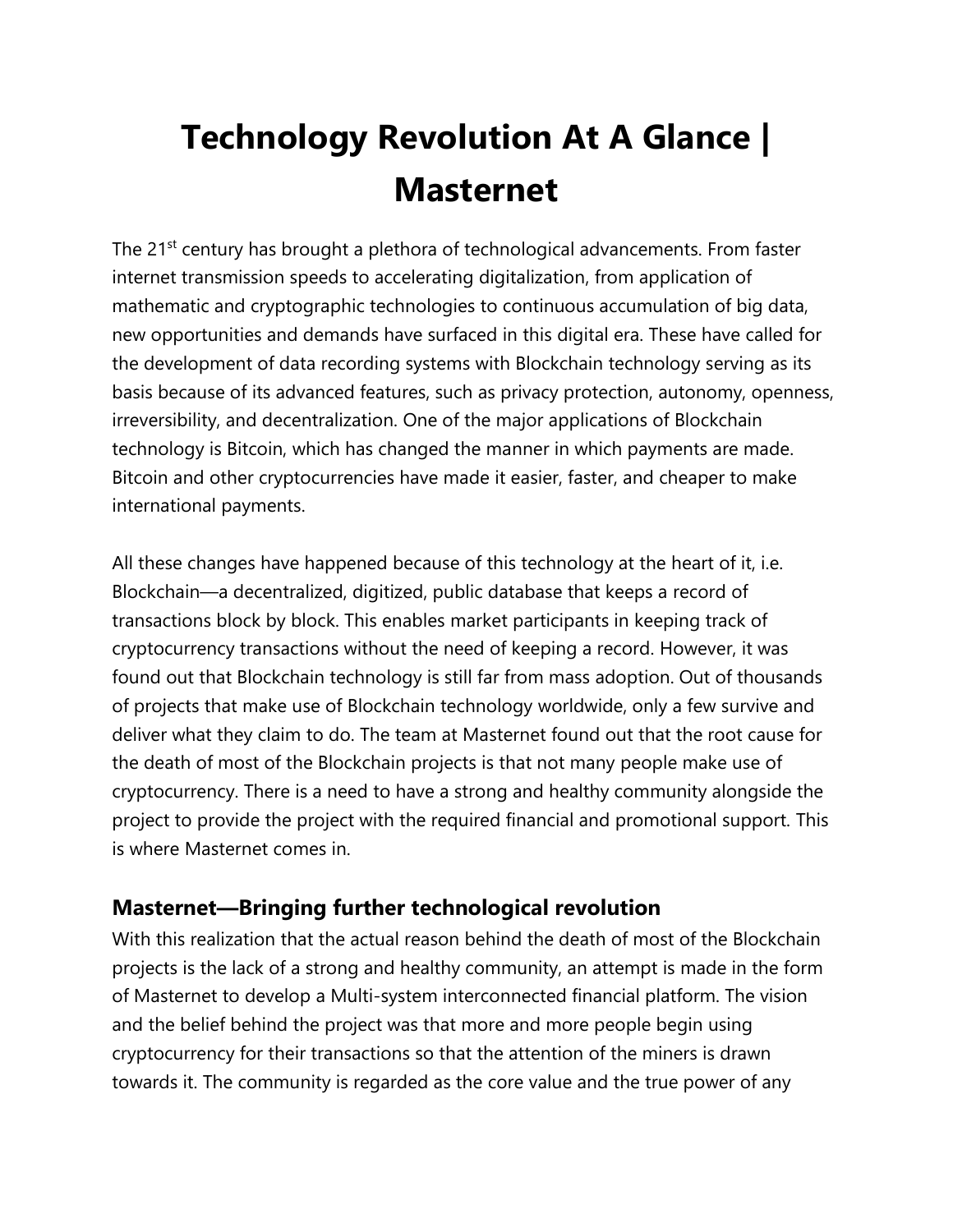Blockchain project, in business as well as technical aspects. Hence, the idea behind the development of Masternet was to provide with an interconnected and open ecosystem that caters to the everyday needs of a huge and prosperous community.

The mission of Masternet is to provide a platform that can help in fostering the adoption and development of blockchain in particular and increase the efficiency of the world in general by bringing strong and healthy communities to practical and potential blockchain projects. This will ensure that blockchain projects not just survive but also thrive while also bringing benefits to people at the same time.

## **How Masternet enables further technological revolution?**

First, sound and solid networks are developed in the cryptocurrency world and after that these are coordinated with other blockchain ventures. During this stage of community development, potential blockchain projects that are in the early stages of their inception or are active but lack a strong community that would support them, are sought. This is followed by both the sides working on some terms and conditions for benefit to each after the integration. On the basis of the needs of the blockchain projects, Masternet educates the community accordingly.

The Masternet community will then be rewarded with a proportion of the revenue along with some other projects' revenue. In the initial stages, the revenue will be dependent on the transaction fees of the community using MASH coin for making payments, transferring money, trading cryptocurrencies etc. As the Masternet community gets bigger, the more there are channels for revenue generation from a variety of activities of the community in the ecosystem, for e.g. from conversion fees, from advertising and marketing, from listing fee etc.

Every week, the revenue is distributed partly to MASH holders registered with Masternet. There are various packages that can be chosen from and according to that package the MASH holders can unlock an amount of MASH tokens. Some part of the revenue is also used for the development and operation of the project. In this manner, there will be more and more people joining hands to actively participate in the community and enjoy the amazing benefits that are brought with registering with Masternet. As the community expands and blockchain technology moves to mass